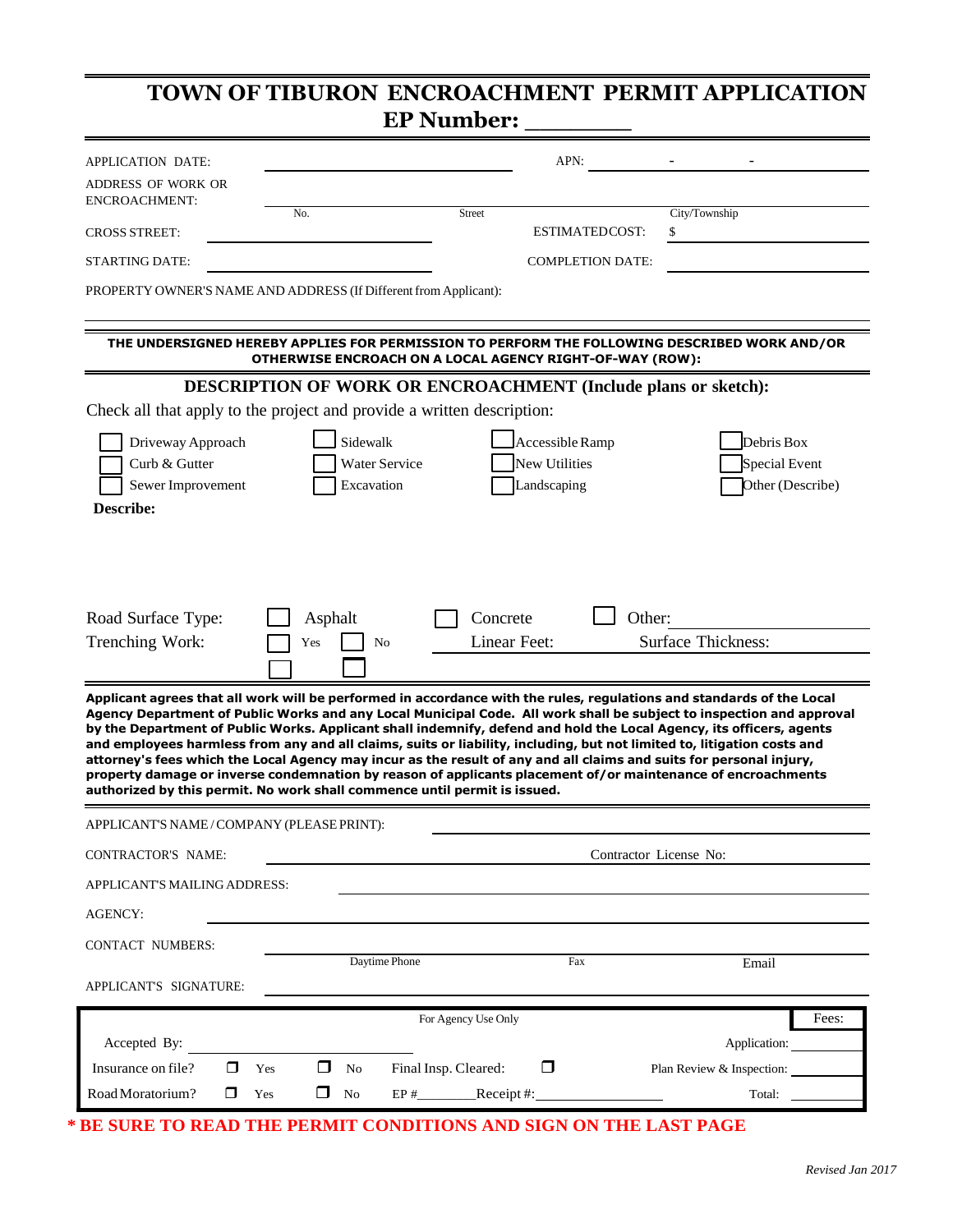An encroachment permit must be obtained from the Department of Public Works for any work or activity performed within Town streets, public right-of-ways, or Town-owned land, or for any work that may affect these areas. Examples of work requiring an encroachment permit are:

- Debris Box (special fee may apply see No. 5 below and must be coordinated with Building Division).
- Driveway approach, street and drainage improvements and sidewalk repair or installation.
- Repair and maintenance of utility services.
- Minor tree trimming or thinning.
- Lengthy traffic control or lane closures, e.g. work or events requiring temporary closure or diversion of traffic lanes. Must be coordinated with Police and Tiburon Fire District.
- Transportation Heavy, wide, and unusual loads through a separate Tiburon Transportation Permit. Must be coordinated with the Police Department.

The following items must be submitted prior to the issuance of an encroachment permit:

- 1. A completed encroachment permit application including a comprehensive description of the proposed work, start and finish dates, and contractor's name and phone number, must be filed in person at Town Hall.
- 2. A site plan or other diagrams illustrating general location and scope of the work and if applicable, traffic control measures.
- 3. Payment of a **\$110.00 application processing fee and \$180.00 inspection fee, total \$290.00**
- 4. Public Works will determine whether the proposed work is considered to be a minor or major improvement. In accordance with the current Engineering Fee Schedule Exhibit A, the applicant may be required to submit additional fees if the work is determined to be a major improvement and involves review by the Town Engineer.
	- **Minor** Improvement or Application Associated with a Building Permit.......Total \$290.00
	- **Major** Improvements…….**3%** of Value of Improvements………………… **(\$300.00 min**)
- 5. Additional application fees for major improvements will be due at the time of pick-up. The applicant may not begin work until these fees have been paid.
- 6. **Debris Box** \$110 application fee and \$80 inspection fee, total of \$190.00. Usually a debris box associated with a Building Permitted project will not require an encroachment permit.
- 7. **A certificate of liability insurance and endorsement page, listing the Town of Tiburon, its employees and officers as additionally insured and as certificate holder.**

Routine applications are reviewed by Public Works and are usually granted within 5 to 7 business days. Applications for more involved projects are reviewed by the Town Engineer and may require additional time to process.

Once the application has been reviewed and granted, the applicant will be notified to pick up a copy of the approved application which serves as the permit. **The applicant must comply with all special notes, general conditions, and/or special provisions applicable to their project.** 

A Final Inspection will be performed by the Department of Public Works upon completion of the project. **A phone call is required** to Public Works to request final inspection.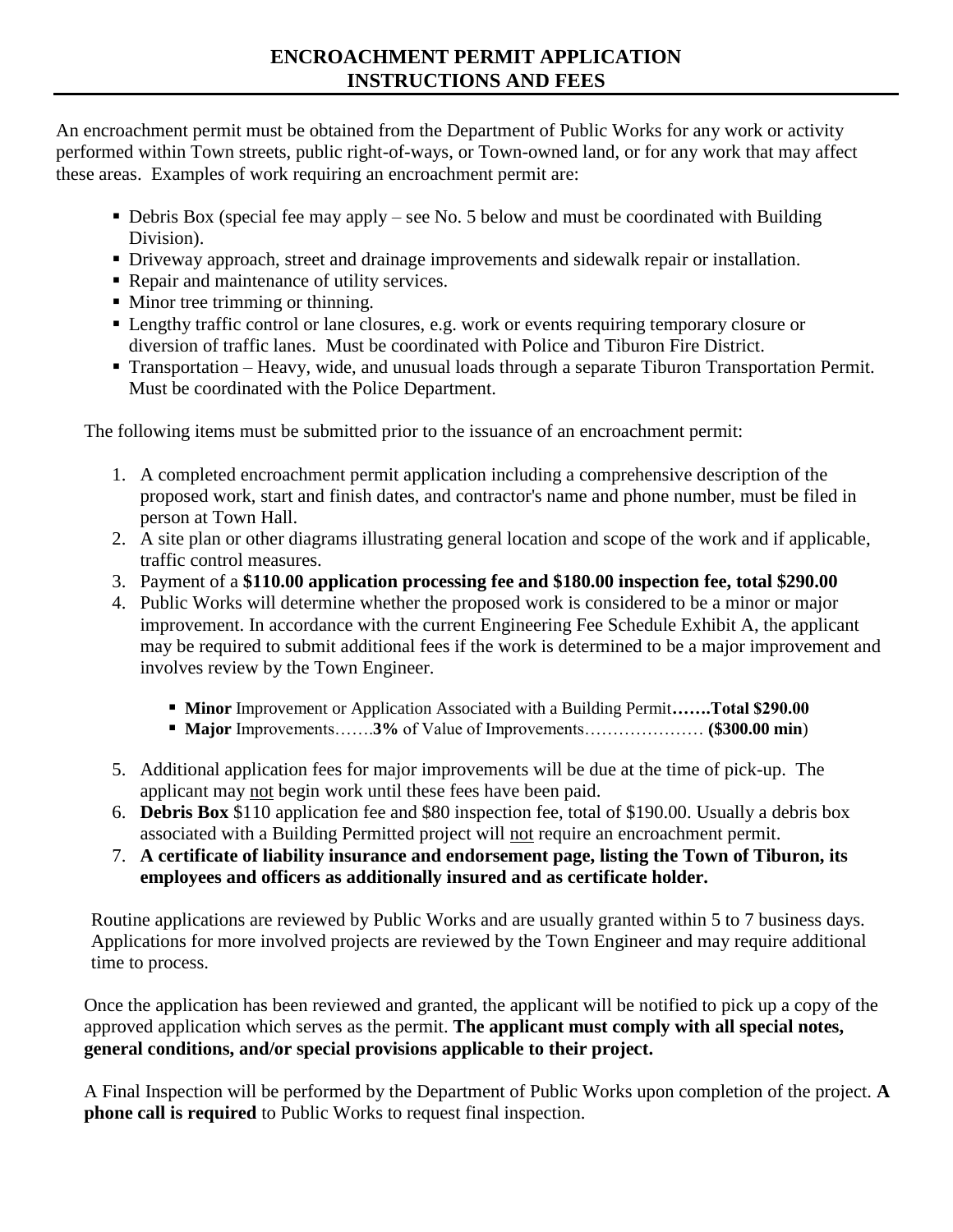## **TOWN OF TIBURON PUBLIC WORKS PERMIT CONDITIONS**

*Note: The following standard and checked (√) conditions apply to this permit.*

- 1. APPENDING LIST OF CONDITIONS: In the event that these following conditions conflict with the conditional notes and language found in the Permit Application, the following conditions and special conditions will supersede and prevail.
- 2. ACCEPTANCE OF THE PROVISIONS: It is understood and agreed by the Permittee that all conditions have been read, and understood. The Permittee agrees to comply with all conditions.
- 3. KEEP PERMIT ON WORK SITE: This permit, or a complete copy, shall be kept at the site of the work and upon request must be shown to any representative of the Town or any law enforcement officer.
- 4. PERMITS FROM OTHER AGENCIES: Permittee must obtain all other permits required by other public or private agencies or individuals necessary in order to perform the intended work.
- 5. INSPECTION NOTIFICATION: A preconstruction meeting or discussion will occur. The Permittee shall notify the Maintenance Division at (415) 435-7399 a minimum of **two (2)** working days prior to the performance of any work. Permittee will provide construction schedule, initially and periodically, and contact information. **All work must be inspected prior, during and after backfill or re-excavation will be required at Permittee's expense**.
- 6. CONSTRUCTION METHODS: Any work performed without inspection or contrary to discussions with the Town's inspector, the Marin County Public Works Uniform Construction Standards (latest edition), Caltrans Standard Plans (latest edition) or approved plans shall be deemed non-complying and **will not** be accepted by the Town. Attention is called to the following special provisions:
	- (a) Underground line (e.g. conduits, mains, services) installation will be neat open cut.
	- (b) Cement slurry backfill for trenches is required unless proper compaction can be demonstrated as per attached standards or greater.
	- (c) A minimum of six (6) inch saw-cut and removal of pavement beyond trench edge lines will be required. T-Cut shall be  $1\frac{1}{2}$ " grind and minimum 48" wide.
	- (d) If trench is within four (4) feet of edge of curb/gutter, saw-cut and removal will continue to the edge of gutter. Refer to Marin County Unified Construction Manual drawings 330, 340 & 350
	- (e) All PCC concrete replacement will be full panel, score line to score line, or as directed by the Inspector.
	- (f) Plating of trenches will be allowed for up to five (5) calendar days. Ramping of plates is required.
	- (g) All cement slurry backfill and paving will be completed within ten (or \_\_\_ ) calendar days of excavation for each 100-foot section of pipe installation.
	- (h) Backfill, required compaction, final AC paving and/or PCC replacement will be conducted within ten (or \_\_\_\_\_) calendar days of excavation.

\_\_\_\_\_\_\_\_\_\_\_\_\_\_\_\_\_\_\_\_\_\_\_\_\_\_\_\_\_\_\_\_\_\_\_\_\_\_\_\_\_\_\_\_\_\_\_\_\_\_\_\_\_\_\_\_\_\_\_\_\_\_\_\_\_\_\_\_\_\_\_\_\_\_\_\_\_\_\_\_\_\_\_\_\_\_\_\_\_ \_\_\_\_\_\_\_\_\_\_\_\_\_\_\_\_\_\_\_\_\_\_\_\_\_\_\_\_\_\_\_\_\_\_\_\_\_\_\_\_\_\_\_\_\_\_\_\_\_\_\_\_\_\_\_\_\_\_\_\_\_\_\_\_\_\_\_\_\_\_\_\_\_\_\_\_\_\_\_\_\_\_\_\_\_\_\_\_\_ \_\_\_\_\_\_\_\_\_\_\_\_\_\_\_\_\_\_\_\_\_\_\_\_\_\_\_\_\_\_\_\_\_\_\_\_\_\_\_\_\_\_\_\_\_\_\_\_\_\_\_\_\_\_\_\_\_\_\_\_\_\_\_\_\_\_\_\_\_\_\_\_\_\_\_\_\_\_\_\_\_\_\_\_\_\_\_\_\_ \_\_\_\_\_\_\_\_\_\_\_\_\_\_\_\_\_\_\_\_\_\_\_\_\_\_\_\_\_\_\_\_\_\_\_\_\_\_\_\_\_\_\_\_\_\_\_\_\_\_\_\_\_\_\_\_\_\_\_\_\_\_\_\_\_\_\_\_\_\_\_\_\_\_\_\_\_\_\_\_\_\_\_\_\_\_\_\_\_ \_\_\_\_\_\_\_\_\_\_\_\_\_\_\_\_\_\_\_\_\_\_\_\_\_\_\_\_\_\_\_\_\_\_\_\_\_\_\_\_\_\_\_\_\_\_\_\_\_\_\_\_\_\_\_\_\_\_\_\_\_\_\_\_\_\_\_\_\_\_\_\_\_\_\_\_\_\_\_\_\_\_\_\_\_\_\_\_\_ \_\_\_\_\_\_\_\_\_\_\_\_\_\_\_\_\_\_\_\_\_\_\_\_\_\_\_\_\_\_\_\_\_\_\_\_\_\_\_\_\_\_\_\_\_\_\_\_\_\_\_\_\_\_\_\_\_\_\_\_\_\_\_\_\_\_\_\_\_\_\_\_\_\_\_\_\_\_\_\_\_\_\_\_\_\_\_\_\_ \_\_\_\_\_\_\_\_\_\_\_\_\_\_\_\_\_\_\_\_\_\_\_\_\_\_\_\_\_\_\_\_\_\_\_\_\_\_\_\_\_\_\_\_\_\_\_\_\_\_\_\_\_\_\_\_\_\_\_\_\_\_\_\_\_\_\_\_\_\_\_\_\_\_\_\_\_\_\_\_\_\_\_\_\_\_\_\_\_ \_\_\_\_\_\_\_\_\_\_\_\_\_\_\_\_\_\_\_\_\_\_\_\_\_\_\_\_\_\_\_\_\_\_\_\_\_\_\_\_\_\_\_\_\_\_\_\_\_\_\_\_\_\_\_\_\_\_\_\_\_\_\_\_\_\_\_\_\_\_\_\_\_\_\_\_\_\_\_\_\_\_\_\_\_\_\_\_\_ \_\_\_\_\_\_\_\_\_\_\_\_\_\_\_\_\_\_\_\_\_\_\_\_\_\_\_\_\_\_\_\_\_\_\_\_\_\_\_\_\_\_\_\_\_\_\_\_\_\_\_\_\_\_\_\_\_\_\_\_\_\_\_\_\_\_\_\_\_\_\_\_\_\_\_\_\_\_\_\_\_\_\_\_\_\_\_\_\_

- (i) Temporary repairs to existing grades, backfilling, and making the work site safe are required.
- (j) All USA markings must be steam cleaned from all sidewalks and roads before close of project.
- (k) \_\_\_\_ **Others**: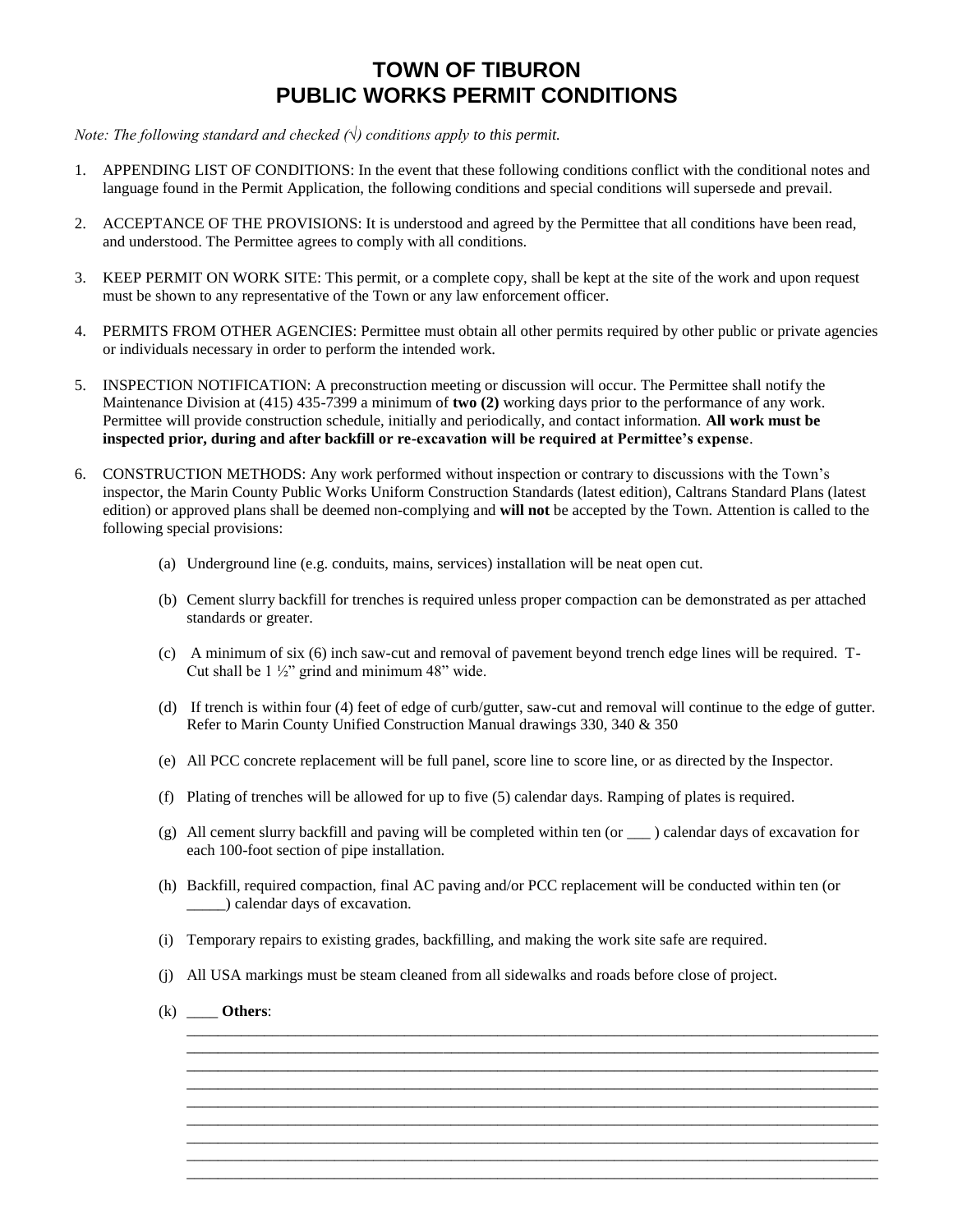- 7. WORK HOURS: All work shall be restricted to 8:00 am ( \_\_\_\_ ) to 5:00 pm ( \_\_\_\_ ), Monday Friday (excluding holidays) or as directed by the Engineer. Work at times other than regular workdays requires additional compensation for overtime inspection and written approval from the Town.
- 8. TRAFFIC CONTROL: Construction traffic control shall conform to the current edition of the "Manual of Traffic Controls for Construction and Maintenance Work Zones", as published by the State of California, Department of Transportation. Provisions shall be made for lighted barricades, delineators, traffic control personnel during construction and excavation.
- 9. UNDERGROUND SERVICE ALERT: Permittee must notify Dig Alert network at least 48 hours in advance of start of work for location of underground utilities.
- 10. GUARANTEE: The Permittee shall indefinitely guarantee all work performed under this permit. Any failure caused by defective materials or workmanship shall be promptly repaired or replaced at the Permittee's expense.
- 11. STORAGE OF MATERIAL: Excavated material, sand, gravel or any construction materials and debris shall not be stockpiled or stored on the Town right-of-way, except as approved by the Town.
- 12. PUBLIC CONVENIENCE:
	- (a) The Permittee shall conduct his operations as to offer the least possible obstruction and inconvenience to the public and abutting property owners, and he shall have under construction no greater amount of work than he can prosecute properly with due regard to the rights of the public.
	- (b) Spillage resulting from hauling operations along or across any publicly traveled way shall be removed immediately by the Permittee at his expense. As applicable, noxious fumes and smells shall be mitigated to the satisfaction of the Town, at the Permittee's expense. Action may include using alternative material or relocation of material until installed.
	- (c) Convenient access to driveways, houses, and buildings along the work shall be maintained and temporary approaches to crossings or intersecting highways shall be provided.
	- (d) If ordered by the Inspector, water shall be supplied by the Permittee for the alleviation or prevention of dust nuisance.
	- (e) In order to expedite the passage of public traffic through or around the work and where ordered by the Inspector, the Permittee shall install signs, lights, flares, barricades, and other facilities for the sole convenience, safety and direction of public traffic.
	- (f) Where directed by the Inspector, the Permittee shall provide and station, at Permittee's expense, competent flagpersons whose sole duties shall consist of directing the movement of public traffic through or around the work.
	- (g) Pedestrian access shall be maintained and provisions for ADA accessibility shall be required. (Any blockage of public right of way must comply with the Public Works policy regarding disabled access; see handout)
- 13. EROSION AND SEDIMENT CONTROL MEASURES: The Permittee is obligated to insure compliance with all applicable stormwater regulations at all times. The BMPs (Best Management Practices) according to the Marin County Stormwater Pollution Prevention Program (MCSTOPPP) and Stormwater Best Management Practice Handbook Construction BMP Fact Sheets shall be implemented and maintained to effectively prevent the potentially negative impacts on this project's construction activities on stormwater quality.

Stockpiles of soil, material, and wastes shall be properly contained and covered to minimize sediment transport from the site to streets, drainage facilities or adjacent properties via runoff, vehicle tracking, or wind.

- 14. CLEAN UP: Upon completion of daily work the Permittee shall clean the right-of-way of all rubbish, construction debris, trees, brush, excess materials, temporary structures and equipment.
- 15. SAFETY:
	- (a) The Permittee shall be completely responsible for the conditions of the job site, including safety, and shall not be limited to normal working hours. Work and Safety provisions shall conform to all applicable Federal, State, and local laws, ordinances, and codes, and to the rules and regulations established by the California Division of Industrial Safety applicable to the work.